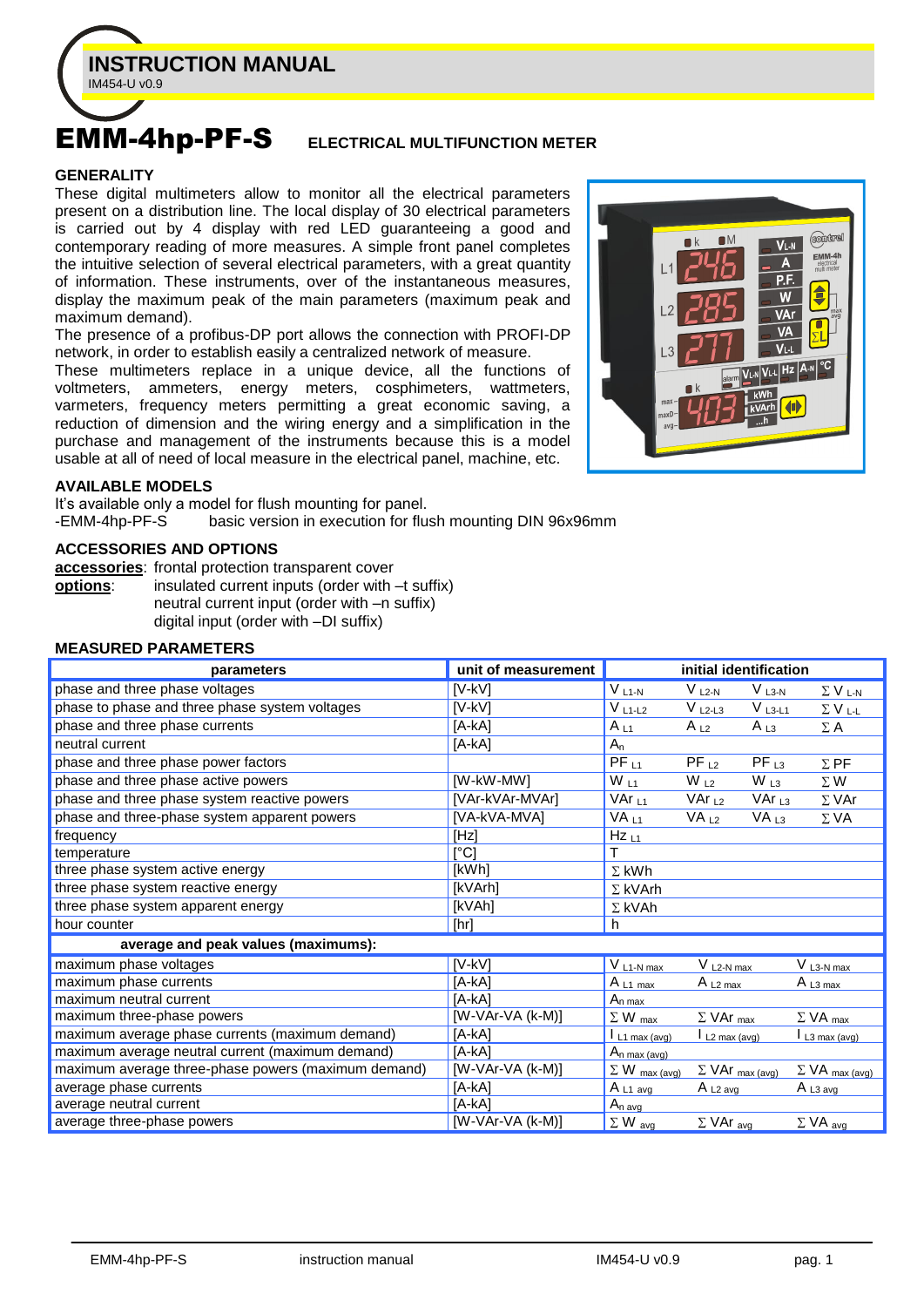# **INSTALLATION WARNING FOR THE USER**

Read carefully the instructions/indications contained in this manual before installing and using the instrument.

The instrument described in this manual is intended for use by properly trained staff only.

#### **SAFETY**

This instrument has been manufactured and tested in compliance with EN 61010-1standards. In order to maintain these conditions and to ensure safe operation, the person must comply with the indications and markings contained in the manual. When the instrument is received, before beginning installation, check that it's O.K. And it has not suffered any damage during transport. When starting installation make sure that the operating voltage and mains voltage are compatible with the device instructions. The instrument power supply must not be earthed. Maintenance and/or repair must be carried out only by qualified and authorized personnel. If there is ever the suspicious that, that there is a lack of safety ,during operation, the instrument must be disconnected and cautions taken against accidental use.

**Operation is no longer safe when: - The instrument doesn't work. / - The measured value are obviously wrong or unreasonable / - There is clearly visible damage. / - After serious damage incurred during transport. / - After a storage under unfavourable conditions**

#### **CONNECTION**

For a correct use of the device, the wiring diagram contained in the present manual, must be respected.

The connections are the same for all models and are subdivided in three groups:

#### **- auxiliary power supply:**

On the instrument are available 4 terminals to connect the auxiliary power supply to the instrument:

|                  | Vac version                    | Vac/cc version |              | Vac/cc version |              |  |
|------------------|--------------------------------|----------------|--------------|----------------|--------------|--|
| <b>Ferminals</b> | Power Supply                   | Terminals      | Power Supply | Terminals      | Power Supply |  |
| $1 - 2$          | $0-110V = 100-125$ Vac 50-60Hz |                | 20-60Vac     |                | 85-230Vac    |  |
| 1-3              | $0-230V = 220-240V$ ac 50-60Hz | $1 - 3$        | 24-72Vdc     | $1 - 3$        | 90-250Vdc    |  |
| 1-4              | $0-400V = 380-415$ Vac 50-60Hz |                |              |                |              |  |

It's possible, for example, to take the auxiliary power supply between phase and neutral, in a 4 wires system, or phasephase in a 3 wires system, without neutral or from a VT in a medium voltage application.

#### **- measure voltage inputs:**

4 terminals are available for the connection to the 3 phase and neutral of the network of measure, the maximum voltage phase to phase shouldn't be over 500 V rms.

In case of a 3 phase system without neutral, or non distributed neutral to leave terminal N free.

#### **- measure current inputs:**

6 terminals are available for the connection to 3 external amperometric transformers with secondary 5A, it's possible to use 2 TA on lines with 3 wires (insertion three phase Aron). **The utilization of external TA is obligatory.**

With the neutral current input option installed, the multimeter allows the measure of the neutral current, using a current transformer /5A; the secondary must be connected to the In S1 and S2 terminals available on the rear of the instrument (see the wiring diagram).

REMARKS: It's a must to respect the phase sequence. The connections between current and voltage phase inputs must not be inverted (for example, CT placed on phase L1 must correspond to the I1 input). So as it is not correct to invert S1 and S2 terminals, since power factors and powers might not be reliable.

For fixing the flush mount version instrument to the panel, use the fixing devices supplied, by inserting them in the side groves of the enclosure and tighten the screws.

For safety reasons, place an external fuse protection at the input voltages, and use adequate cables for the working voltages and currents, with a cross sections from 0,5 to 2,5 mm<sup>2</sup>.

# **WIRING DIAGRAMS**

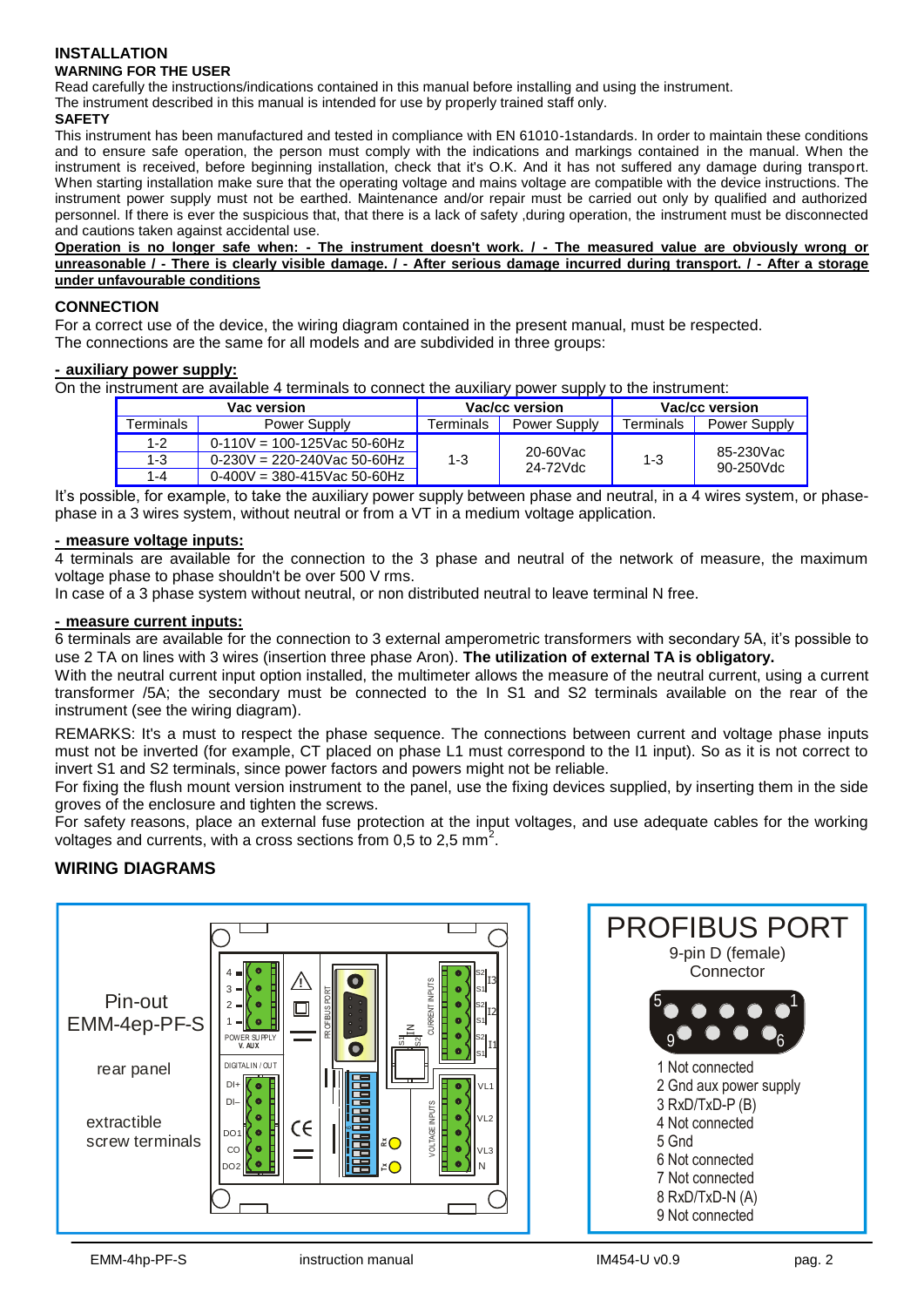

N.B. on line with 3 wires (without neutral or with neutral not supplied) the N terminaln must not be connected.

#### **INSERTION ON THREE PHASE LINE WITH 3 WIRES AND 2 CT (AARON insertion)**



N.B. it's better, where possible, to use 3 CT (above all with unbalance loads)



N.B. on line with 3 wires (without neutral or with neutral not supplied) the N terminaln must not be connected.

#### **INSERTION ON SINGLEPHASE**



N.B. If the multimeters are used on single phase line, the measure are referred on the L1 phase. The others datadisplayed relatives at three phase system are not to consider.

Digital Input connection



it's better to put a fuse (50mA 250 V fast) on the digital input. The maximum current absorbed is 1 mA.



Digital Outputs:

DO1 output if used as PULSE is linked to the ACTIVE ENERGY counter, DO2 output if used as PULSE is linked to the REACTIVE ENERGY counter. DO1 and DO2 can be used as ALARM and they can be linked to a measure.



Max 150mA Max 230Vac/dc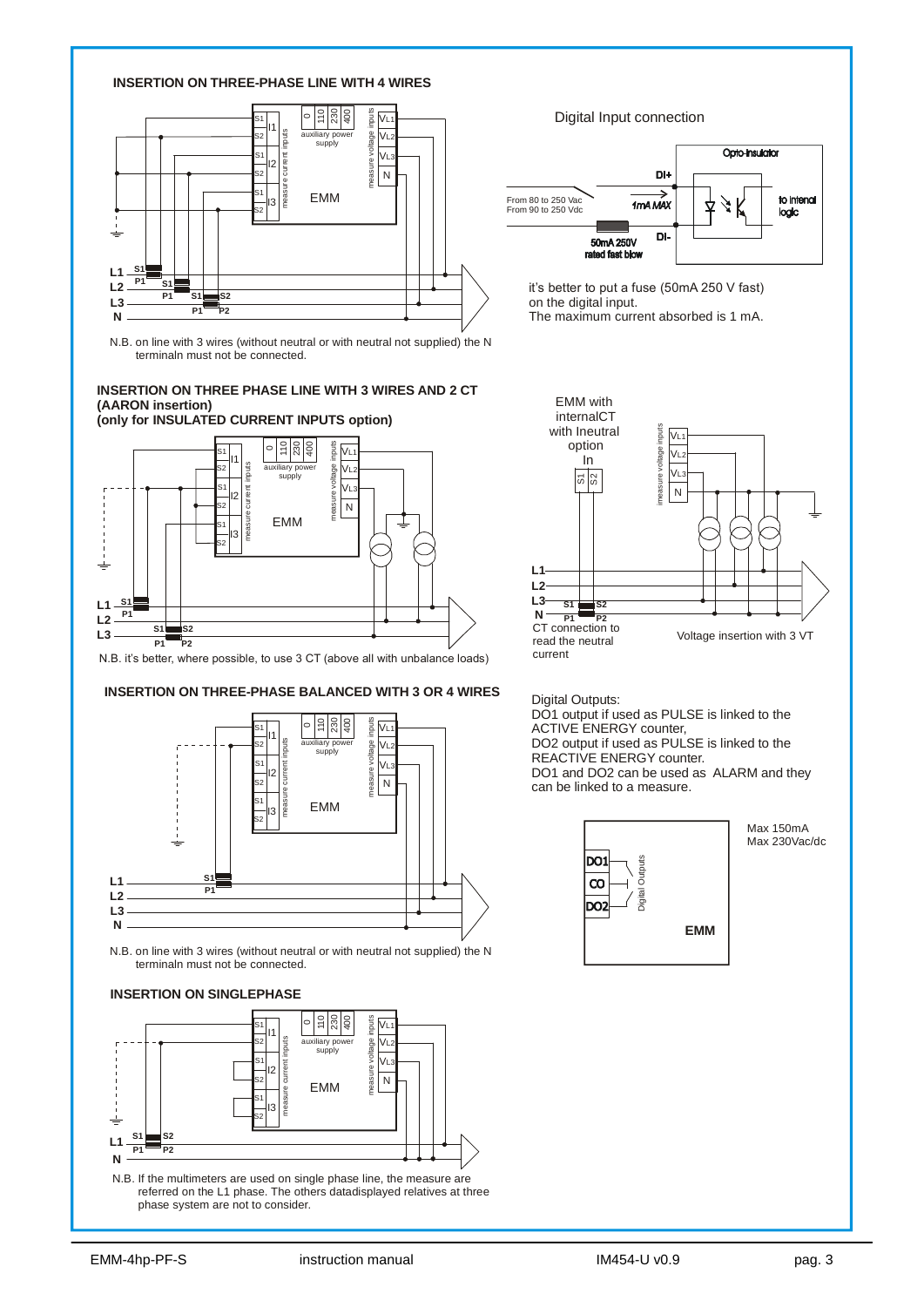# **DESCRIPTION FRONT PANEL– OPERATORS**



## **LEGEND:**

- **A**: push-button for the visualization of electrical parameters of three-phase system with the corresponding LED indication. In modality programming (SETUP) it's used to confirm the parameter set.
- **B**: push-button for the selection of the electrical parameter to be displayed on display **F**. In modality programming (SETUP) it's used to increase the value of the parameters to set.
- **C**: push-button for the selection of the electrical parameter to be displayed on display **G**. In modality programming (SETUP) it's used to reduce the value of the parameters to set.
- **D**: LED bar for the indication of the electrical parameter displayed on display **F**.
- **E**: LED bar for the indication of the electrical parameter displayed on display **G**.
- **F**: 3 displays for the visualization of electrical measures of every phase. When  $\Sigma$ **L** LED is ON, only the main display will be active showing the three-phase system value of the electrical measure selected. LED **k** and **M** show the eventual multiplying factor (k = kilo=x 1.000, M =Mega= x 1.000.000)

Using the **C** key the display indicates also the values of the active and reactive energy counters. Using the **A** and **B** keys the display indicates the maximum and average values.

- **G**: display for the visualization of the electrical measure indicated in LED **E** (energy counters excluded).
	- The voltage values are referred to the three-phase system.
		- The **k** LED displays the reading in kilo (x 1000).

Using the **C** key the display indicates the type of the energy displayed.

Using the **A** and **B** keys the displays indicate the type of the value: average or maximum.

- **A+C**: when pressing simultaneously the instrument pass to the following menu:
	- instrument programming (**SETUP**)
	- energy counters and peak values deleting (**RESET**)
	- digital outputs programming (**SET DO1; SET DO 2**)
	- hour counter programming (**HR\_**)
	- I/O diagnostic page
- **A+B**: when pressing simultaneously the instrument pass to the visualization of average and maximum values stored.

# **REAR PANEL DESCRIPTION**

The dip-switches are reserved for future use. No setting of the dip-switches is required.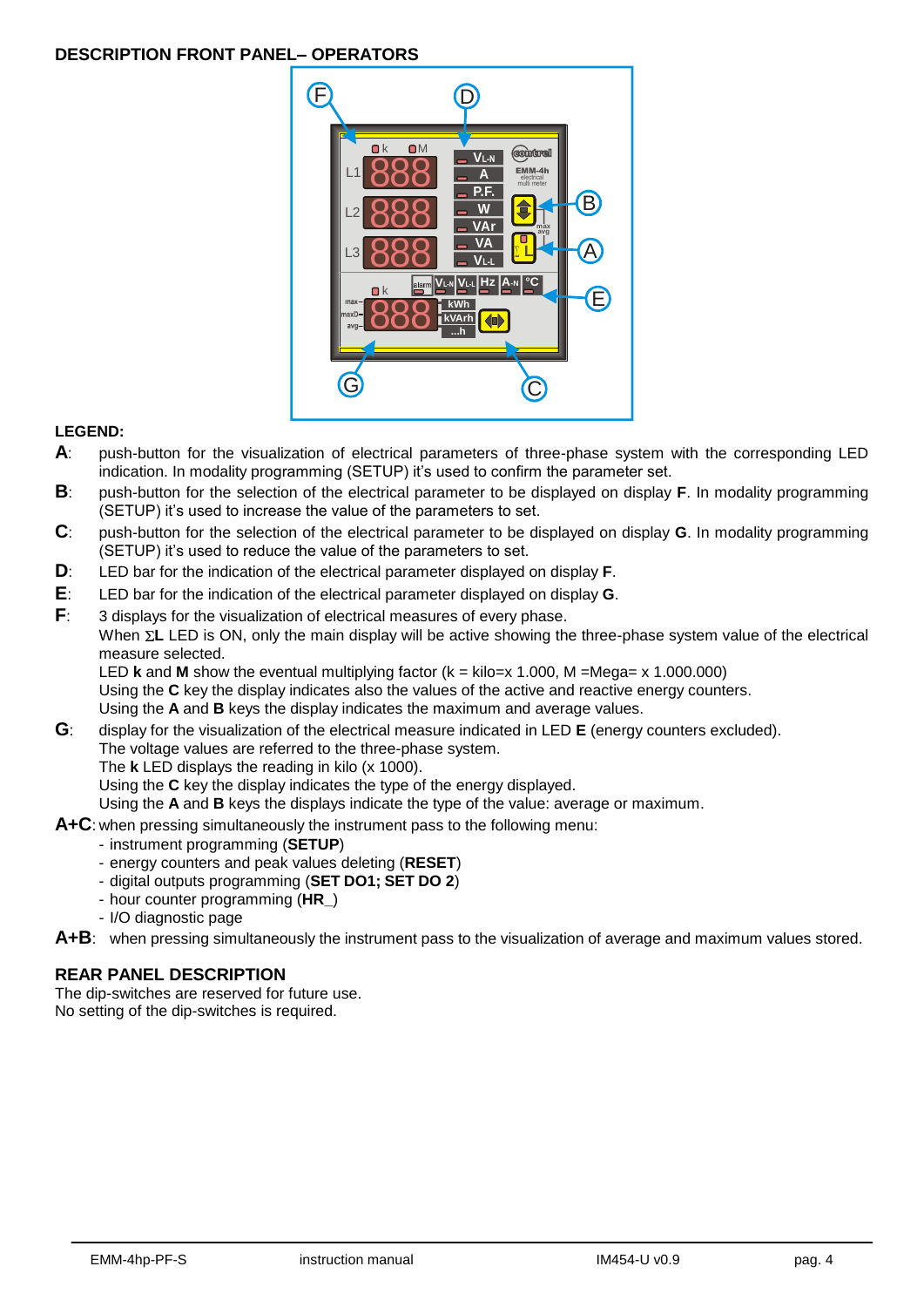# **MENU OF INSTRUMENT PROGRAMMING (SETUP)**

To enter in SETUP it's necessary to press at the same time **A** and **C** keys, on the **F** display will appear the message SeTUp. Pressing the **A** key on the **G** display will appear the message SET that will remain always displayed during the set of each parameter to highlight the setup phase in running.

The set values will be keep also in absence of auxiliary power supply.

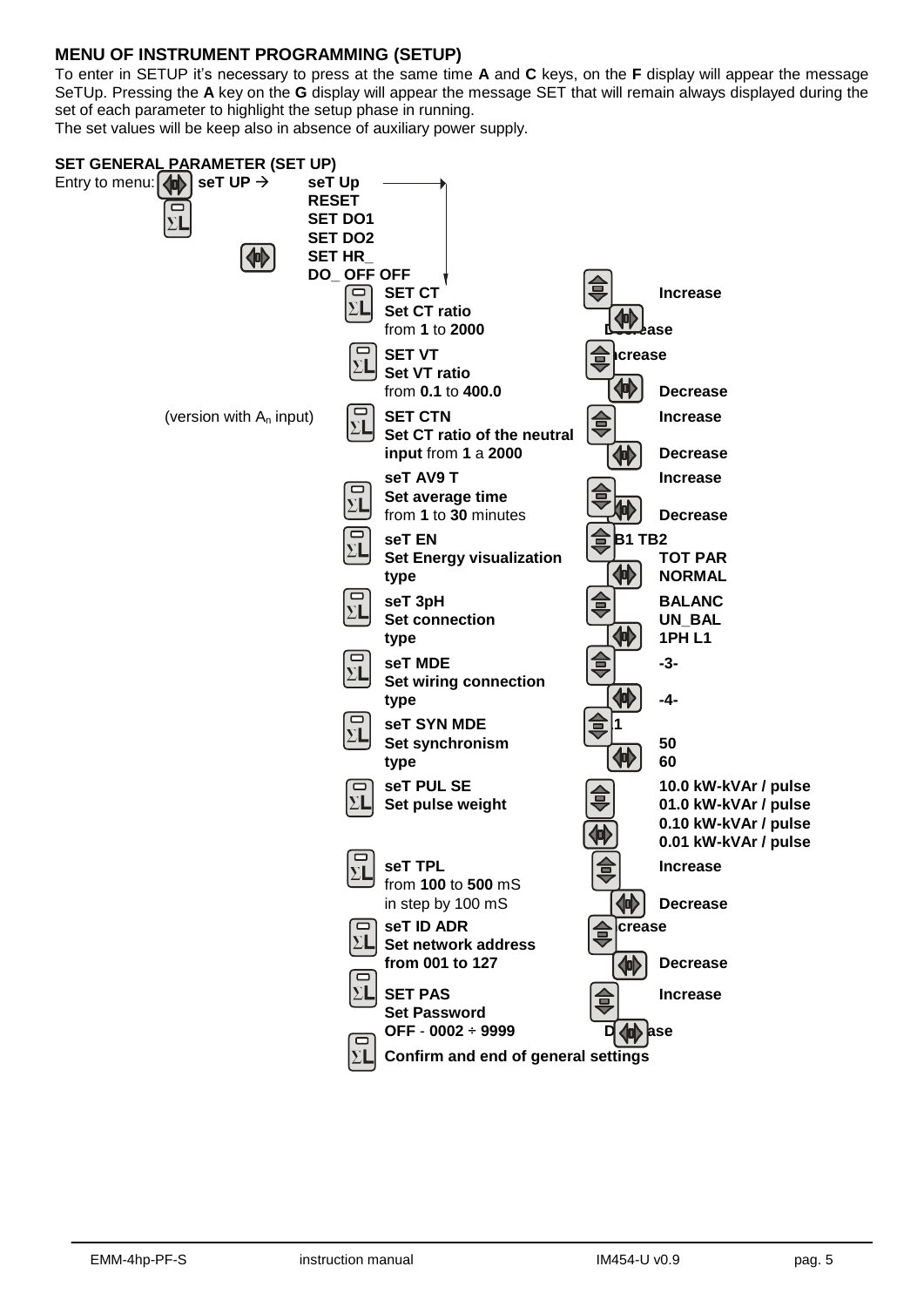# **Programming of the transformation ratio of the external current transformers (SET CT)**

The programming of the CT ratio, intended as the ratio between the primary and the secondary circuit (example: with CT 1000/5 it must be set 200), has to be performed by using the front keys.

After the enter in the setup (message **SETUP** on **F** display) pressing the **C** key, the message **seT** will appear on the **G** display and the message **CT** (Current transformer ratio) on the first **F** display; the transformation ratio value (set to 1 by the manufacturer) on the second and the third **F** display. Press **B** or **C** keys to increase or decrease the value respectively (the variation is performed unit by unit). In order to speed up the operation, keep the **B** or **C** key pressed, the variation will be performed by tens and hundreds. To increase or decrease the value by unit, it is necessary to release and to press the button again. To confirm the set value, press the **A** button; in this way it is possible to enter the next programming. If none key is pressed for 10 seconds, the instrument will automatically leave the programming menu and the eventual setting SHALL NOT be stored.

#### **- Programming of the transformation ratio of the external voltage transformers (SET VT)**

After the precedent programming phase, on **F** display will appear the inscription **Vt** (voltage transformer) and the value of the transformation rate of the external TV (set to 1 from the constructor), considered as the rate between primary and secondary (example with TV 15/0.1 kV the value will be 150). In the same way at the programming of the CT rate will be possible to set this value. If the external TV are not used the value to set will be 1. To confirm the value press the **A** button.

If the instrument has not options the programming continues with the set of average time **AVG T'** and after with the password **PASS**, then it come back at the first page **SETUP**. The presence or the absence of the options, neutral current and digital output, will allow the visualization or not of the other settings.

#### **Programming of the transformation ratio of the current transformer for the neutral current input (CTN) (version with neutral current input)**

This setting is active only for the models with this option installed; the message **SET** will appear on **G** display; the message **CTN** (Current transformer neutral ratio) and the set value on the **F** display. In the same way at the programming of the CT rate will be possible to set this value (example with CT 1000/5the value will be 200). Pressing the **A** key, confirm and go away with the next setting.

## **Programming of the average time (seT AVG T')**

After the programming phase previously described, pressing another time the **A** key, on the **F** display will appear the message **AVG T'** and the average time settable from 1 to 30 minutes.

To increase the value press the **B** key. To decrease it, press the **C** key. To confirm it press the **A** key. The average time is the time used to calculate the average parameters (**avg**) and the maximum demand (**maxD**).

## **Programming of the energy visualization type and the use of the digital input (seT EN)**

This setting allows to define the energy visualization type after the visualization of the temperature.

With TB1 TB2 will have the separated visualization of the two bands of the active, reactive, and apparent energy; the digital input will select the band (tb1 if opened, tb2 if closed). The **TB1 TB2** function is not present if the digital input option is not installed. With **TOT PAR** will have the visualization of the partial and total energy counters; the digital input is used (when it's closed) to reset the partial counters. With **NORMAL** there will be only the visualization of total counters (that it's possible to reset from **RESET** menu). The status of the digital input is always readable from serial.

#### **Programming insertion mode (3PH)**

In a unbalance three phase system it's necessary to set **UN BAL** (unbalance) while in a balance system (only one CT and only one VT) the correct set is **BALANC** (balance). For a single phase insertion it's necessary to set **1PH L1**.

#### **Programming wiring connection mode (MDE)**

This setting allows to definite the wiring type connection. It's possible to chose 3 wires or 4 wires. With the 4 wires connection the neutral parameter are displayed and enabled to use for the digital outputs settings.

#### **Programming of the synchronism type (SYN MDE)**

In this setting for the synchronization type, it's possible to choose L1 to use the external frequency (on L1 phase) or 50, 60 Hz to use the internal clock.

#### **Programmingoftheweightoftheactiveandreactiveenergypulse(seTPULSE)**

After the above mentioned programming, by pressing the **A** key again, the message **PUlse** will appear on the **F** display and the value of the weight of one pulse settable on three phase values: **0,01** - **0,1** - **1** - **10** kWh or kVArh (for each emitted pulse the instrument will have counted 0,01 - 0,1 - 1 - 10 kWh o kVArh).

Press the **B** key to increase the value or **C** key to decrease the value and **A** to confirm.

This setting is used by all digital outputs.

## **Programming of the duration pulse (SET TPL)**

The message **TPL** will appear together the value of the duration pulse expressed in mS. It's possible to select the value from 100 mS to 500 mS, with 100 ms steps by using **B** key (to increase the value) and **C** (to decrease the value). Confirm the value pressing the **A** key.

This setting is used by all digital outputs.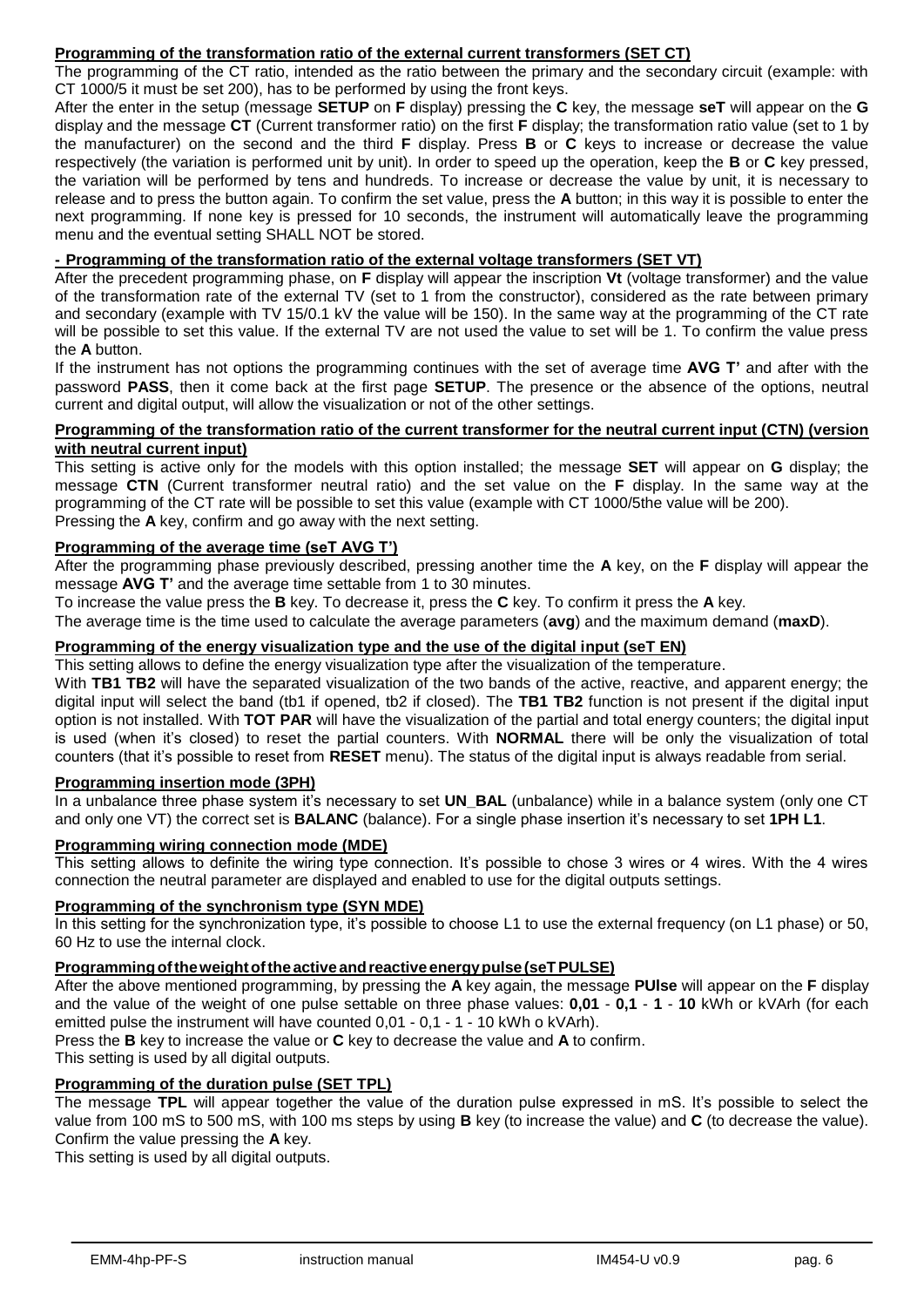# **Programming of the address for the communication network (SET ID ADR)**

After the confirm with the **A** key of the previous value, the message **ID aDR** will appear on **F** display; to set the value that will identify the instrument when it will be connected in a profibus communication network, proceed with the modality, already described. The settable values are from 1 to 127. To confirm, press the **A** key.

The instrument address will be updated only after the next power on.

If changing is applied must repeat the slave parameterization.

#### **Programming of the Password (SET PAS)**

The instrument is supplied without password. When a password (from 0002 to 9999) is set, using the **B** (to increase), **C** (to decrease) and **A** (to confirm) keys, only who know this value can to enter in the setup. The password, in fact, is required all the time that someone try to enter in the setup (pressing the **A** and **B** key at the same time). If the password is wrong, the message **PASS ERR** will appear on **F** display and the instrument go back to the measures visualization. To input the password, when required by the instrument, at the enter of the setup, use the **A**, **B** and **C** keys as the same way done previously.

The menu is cyclic. After the last setting, the instrument go back to the first page of Setup (SETUP). It's always possible to come back to measures visualization mode pressing at the same time the **A** and **C** keys.

#### **PEAK VALUES AND ENERGY COUNTERS RESET (RESET)**

From the measures visualization mode, pressing the **A** and **C** keys simultaneously the message SETUP will appear on **F** display, press the key **C** until the message **RESET** appears on the same display. To accede to the menu, press the **A** key. Now it's possible to select the enabling of cancellation type, by pressing the **C** key, according with following types:

**RESET PEA**: all maximum value will be delete.

**RESET AVG**: all average and average maximum value (maximum demand) will be delete.

**RESET EN**: with **NORMAL** as energy mode (**EN**) the total energy counters will be delete, with **TOT PAR** the partial energy counters will be delete (as when the digital input is closed) and with **TB1 TB2** the band counters will be delete.

**RESET ALL:** to delete average maximum values and energy counters.



To enable the chosen type, press the **B** key to change the indication on display **G** from **NO** to **yes**. Confirm enabling cancellation, by pressing the **A** key. The indication on display **G** change from **yes** to **---**.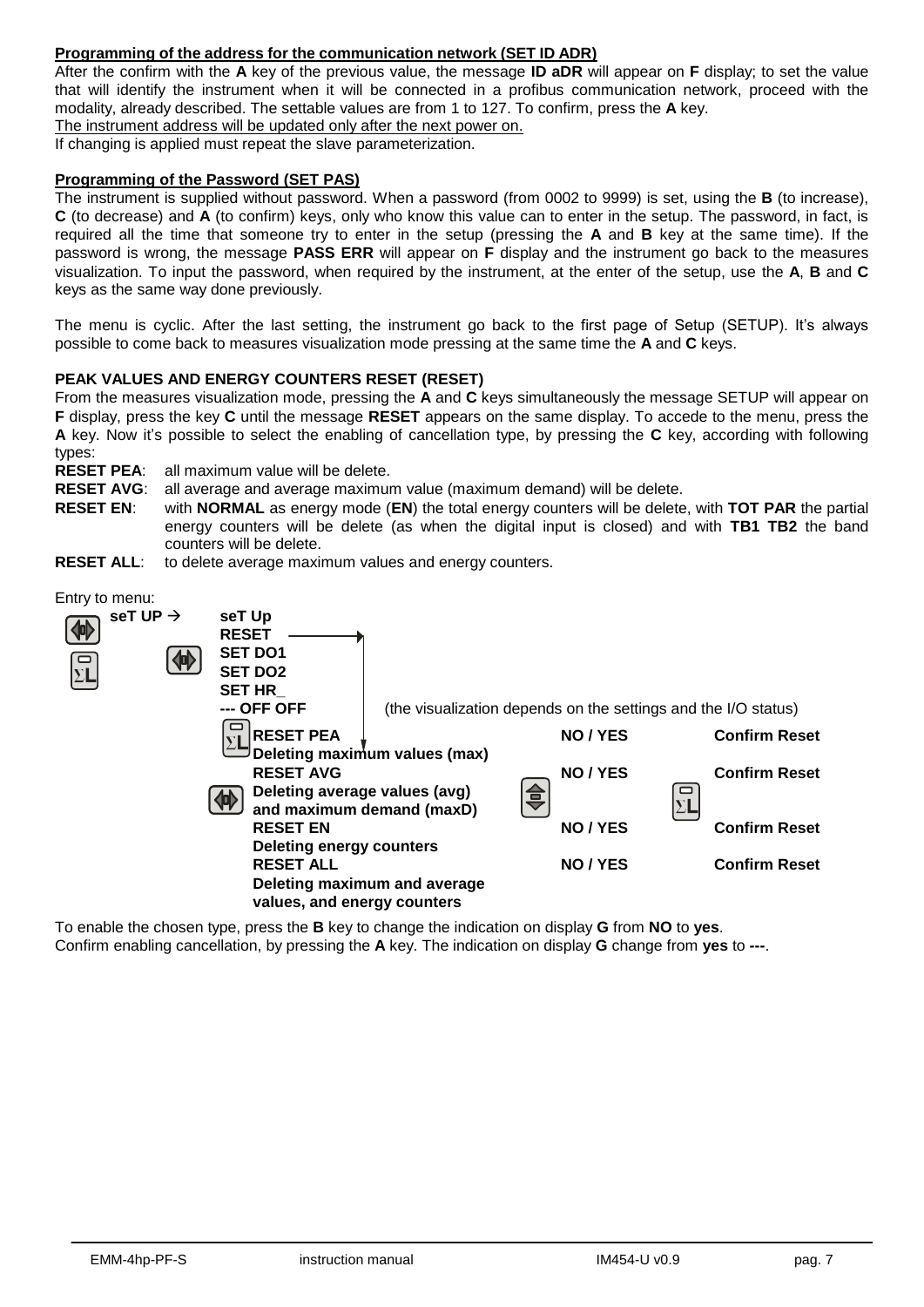# **PROGRAMMING OF THE DIGITAL OUTPUT (SET DO1 SET DO2)**

The DO1 and DO2 digital outputs have three modality of functioning: **PULSE**, alarm (**ALR**) and **REMOTE** command. The DO1 modality setting is independent from DO2. For example it's possible to set DO1 on **PULSE** (pulse emission) and DO2 on alarm mode (**ALR**).

In the menu **SET DO1** and **SET DO2** it's possible to program the function of all digital outputs. In these menus are available the following modality: **PULSE**, **ALR** and **REMOTE**.

In **PULSE** mode the digital output DO1 will emit pulses proportional to the active energy counted while the digital output DO2 will emit pulses proportional to the reactive energy counted. The proportionality will depend from the **PULSE** set in the **SETUP** and the duration of the impulse is set in the **TPL** voice of the **SETUP**.

The **ALR** modality is divided in two parts: **ALR SYS 3PH** and **ALR SYS 123**. With **ALR SYS 3PH** the digital output will function as alarm verifying that the three phase value doesn't exceed the threshold set (**ALR HI** and **ALR LO**). With **ALR SYS 123** the digital output will function as alarm verifying that the maximum value of the single phases doesn't exceed the maximum threshold set (**ALR HI**) and that the minimum value of the single phases doesn't come down the minimum threshold set (**ALR LO**). The activation of the alarm output will come after some seconds of delay set(**ALR DL**).

In the **REMOTE** mode, the output status will be decided from the status of the correspondent MODBUS register (see protocol modbus manual for EMM). Enter to menu:

| seT UP $\rightarrow$ | seT Up<br><b>RESET</b>                                                                                                                                                                                                                                                                                |                                                                                                                                                                                      |
|----------------------|-------------------------------------------------------------------------------------------------------------------------------------------------------------------------------------------------------------------------------------------------------------------------------------------------------|--------------------------------------------------------------------------------------------------------------------------------------------------------------------------------------|
| $\Box$<br>仰          | <b>SET DO1</b><br><b>SET DO2</b><br>SET HR                                                                                                                                                                                                                                                            |                                                                                                                                                                                      |
|                      | <b>PUI se</b><br>$\Sigma$ L<br><b>ALR SYS 3PH</b><br><b>ALR PH_123</b><br><b>BY_REMOTE</b>                                                                                                                                                                                                            | <b>--- OFF OFF</b> (the visualization depends on the settings and the I/O status)<br>To choose the output modality<br>(selecting PULSE or<br><b>BY_REMOTE</b><br>the setting finish) |
|                      | $\Sigma$ L<br><b>ALR SEI VLN</b><br><b>ALR SEI APM</b><br>ALR SEI AN (only for ALR SYS 3PH)<br>ALR SEI P.f To chose the parameter<br><b>ALR SEI ACT</b><br><b>ALR SEI REA</b><br><b>ALR SEI APP</b><br><b>ALR SEI VLL</b><br>ALR SEL FRE (only for ALR SYS 3PH)<br>AIR sel T°c (only for ALR SYS 3PH) | to control<br>(see variable list)                                                                                                                                                    |
|                      | ▭<br>$\Sigma$ L<br>Set maximum alarm threshold                                                                                                                                                                                                                                                        | <b>Increase</b>                                                                                                                                                                      |
|                      | <b>ALR HI</b><br>Set minimum alarm threshold<br>$\Sigma$ L                                                                                                                                                                                                                                            | <b>Decrease</b> (after 0 there is OFF)<br><b>Increase</b><br>₹                                                                                                                       |
|                      | <b>ALR LO</b><br>Set delay                                                                                                                                                                                                                                                                            | 仲<br><b>Decrease</b> (after 0 there is OFF)<br>슴<br><b>Increase</b>                                                                                                                  |
|                      | <b>ALR DI</b><br>▭<br>Confirm and end of digital output settings.                                                                                                                                                                                                                                     | <b>Decrease</b>                                                                                                                                                                      |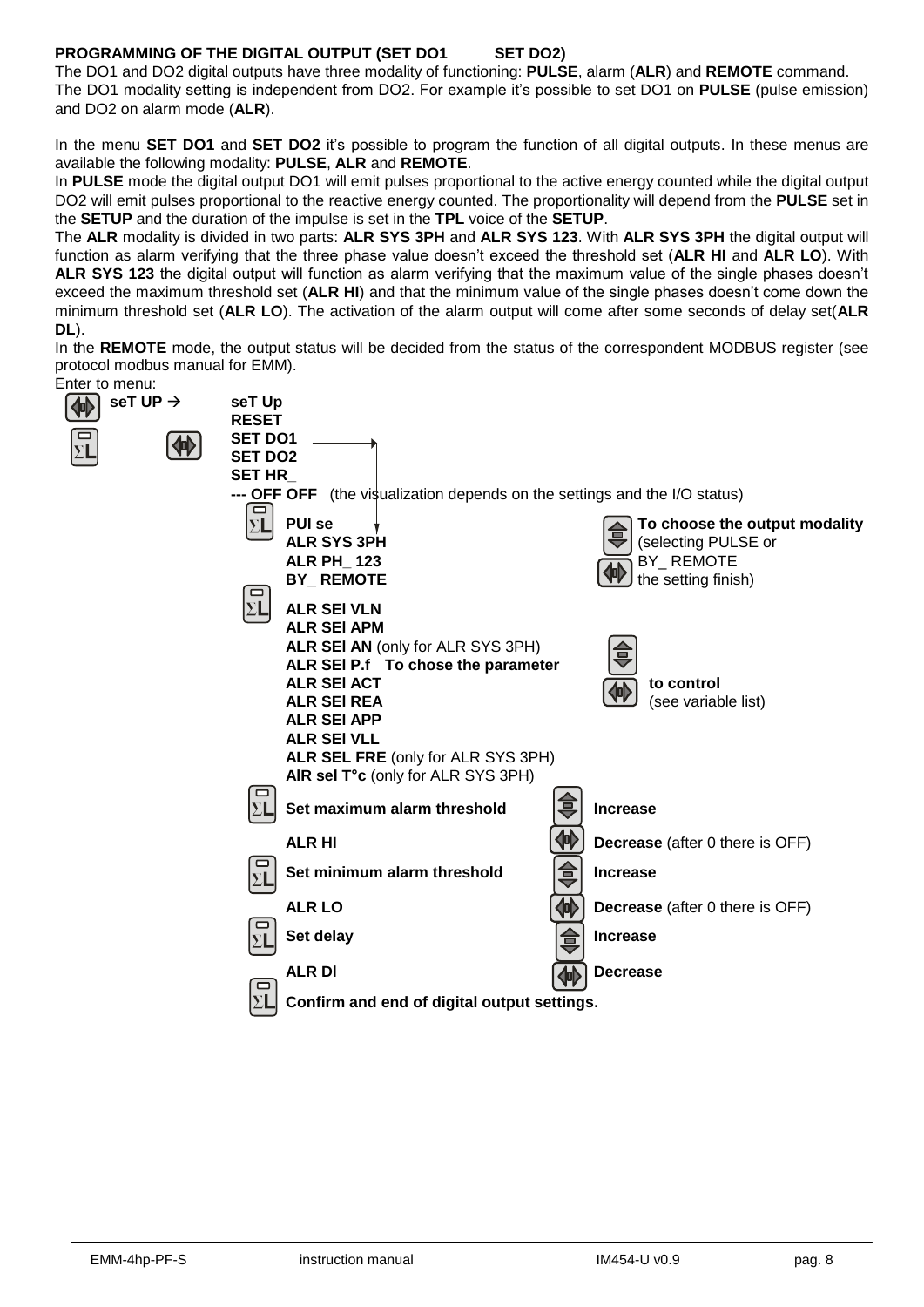#### ENTER IN THE SETUP

From the measures visualization, press at the same time the **A** and **C** keys, the message **SeT Up** will appear on the **F** displays.

CHOOSE THE DIGITAL OUTPUT TO PROGRAM

Press repeatedly the **C** key until the message **SET DO1** (DO1 output) or **SET DO2** (DO2 output) appears on the **F** display. Press the **A** key to select this setting.

SELECT THE MODALITY OF FUNCTIONING OF THE DIGITAL OUTPUT

To select the functioning mode, using the **B** and **C** keys, it's possible to select: **PULSE** (pulse emission), **ALR SYS 3PH**, (alarm on three phase value), **ALR PH\_ 123** (alarm on minimum and maximum single phase value) and **BY\_ REMOTE** (the digital output is managed using serial output). Press **A** key to confirm.

CHOOSE THE PARAMETER TO LINK TO THE DIGITAL OUTPUT

With an alarm modality set, it's necessary to select the parameters associated to the alarm output; by pressing the **B** and **C** keys until the parameter choice appears on the third part (L3) of **F** display and the glowing the corresponding led on the **D** bar. Press **A** key to confirm the set.

SET THE HIGH AND THE LOW THRESHOLDS

On **F** display will appear the message **ALR Hi** with the high threshold value; confirming with the **A** key on the same display will appear the message **ALR LO** with low threshold value. The **B** (to increase) and **C** (to decrease) keys are used to set the high and the low thresholds values. The range depends by the parameter and it is linked to the CT and VT ratios. Pressing **A** key to confirm.

The threshold set is linked with CT and VT ratios, for this reason it's necessary to make this operation after the programming of the CT and VT. The end scale value must be confirmed when CT and VT ratios are modified.

The low threshold will be lower than high threshold. If the high threshold is set as OFF the low threshold will have the range of the high threshold.

SET THE DELAY TO THE DIGITAL OUTPUT ACTIVATION

Now it's possible to set the delay that will pass between the alarm condition set and the activation of digital output. On **F** display will appear **ALR DLY** and the value expressed in seconds (range 1÷900). The modification of the value is done in the same way of the threshold set. With the confirmation (**A** key) the set is complete.

The programming will be referred to the digital output indicated on **G** display (**DO1** o **DO2**).

## **PROGRAMMING OF THE HOURS COUNTER (SET HR\_)**

The hour counter will be increased when the measure of the parameter will exceed the set threshold value.



#### SELECT THE PARAMETER TO LINK TO THE HOURS COUNTER

From the previous setting, pressing the **C** key it's possible to set the hours counter: the message **SET HR\_** appears on the **F** display. Press the **A** key to define the parameter to link to the hours counter. Press more time the **B** key to select the parameter and the **A** key to confirm it.

#### SET THE THRESHOLD

Subsequently it's necessary to set the threshold using the **B** (to increase) and **C** (to decrease) keys. Confirm with **A** key.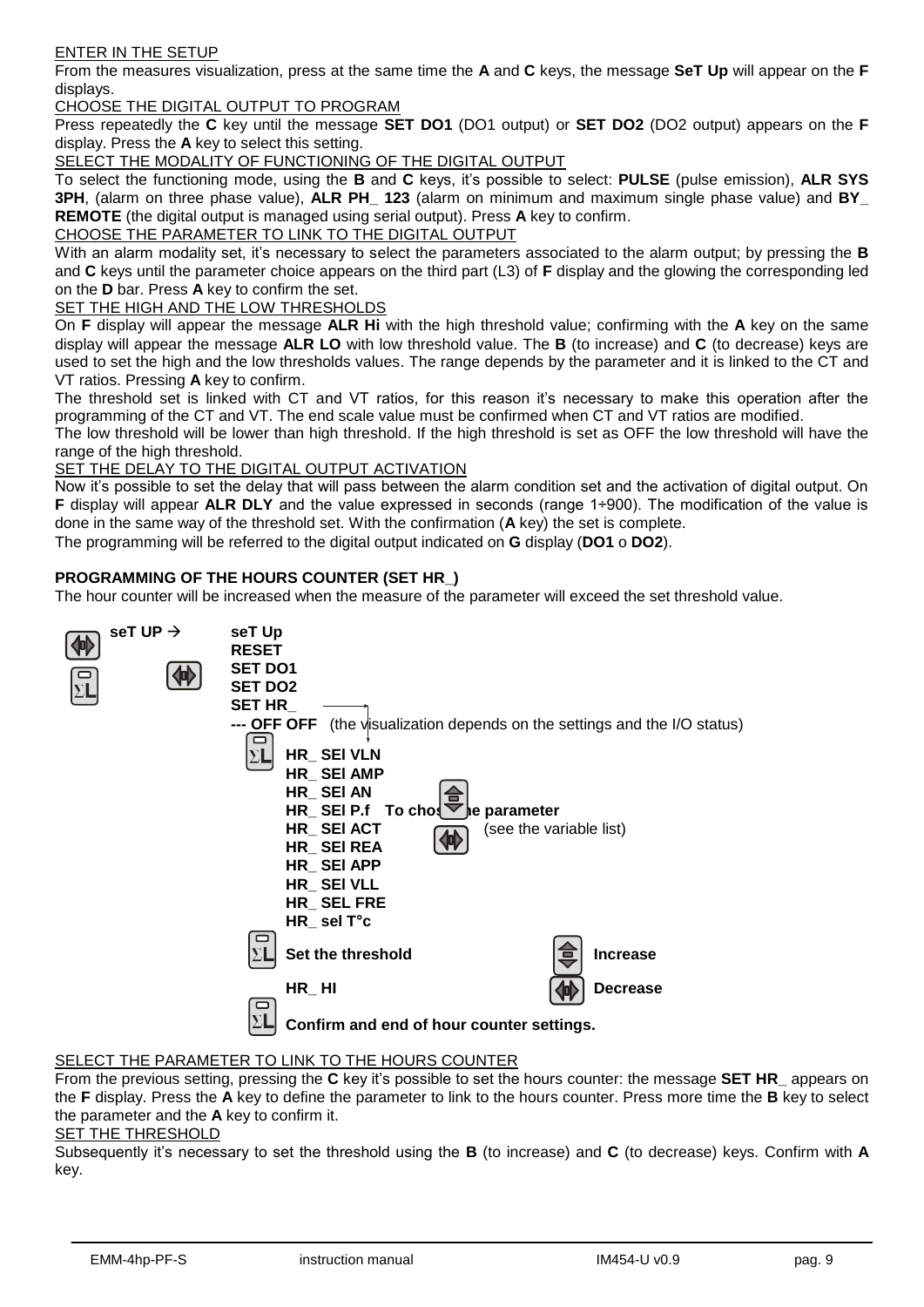# **I/O INFO PAGE**

After the hour counter set, the I/O info page appears in F displays: on the first part (L1) the status of digital input, on the second part (L2) the status of the first digital output (DO1), on the third part (L3) the status of the second digital output (DO2). The visualization of the digital input status (activated that is supplied and deactivated that is not supplied) depends of the type of energy visualization: **NORMAL**, **TOT PAR** e **TB1 TB2**. With **NORMAL** the digital input will be indicated with

**ON** (activated) or **OFF** (deactivated). With **TOT PAR** the visualization will be **---** (deactivated) or **RES** (activated) to indicate the partial counter RESET execution. With **TB1 TB2** will be visualized **B1\_** (input deactivated) or **B2\_** (input activated) to indicate the band active.

The status of the two digital outputs is **ON** if the digital output is activated or **OFF** if deactivated.

The status of the Profibus port appear on the **G** display: when the instrument receives data, it displays the message 01R while if the instrument transmits data, it displays the message 01T.

## **VARIABLE LIST**

- **VLN** three-phase voltage
- **AMP** three-phase current
- **AN** neutral current
- **P.F** three-phase power factor
- **ACT** active power
- **REA** reactive power
- **APP** apparent power
- **VLL** phase to phase voltage
- 
- **FRE** frequency<br> **T**°C temperatu temperature

## **MEASURES VISUALIZATION**

The instrument is divided in two distinct section: the first is composed by three displays (**F**), by **A** and **B** keys and by LED bar **D**; the second (in the low part) is composed by **G** display, by **C** key and by LED bar **E**.

The two sections are to consider as two different instruments in a only one box, in fact it's possible to act in a zone without to modify the visualization in the other (peak value and energy counters visualization excluded).

## **Visualization section 1**

The three measures of phases (on L1, L2 and L3), of the parameter indicated from the led **D** on, appears on **F** display. For the measure of the phase to phase voltages (V L-L), the three measures are V  $_{11\text{-}12}$ , V  $_{12\text{-}13}$ , V  $13-11$ .

It's necessary to press the **B** button to select the parameter that can be displayed and indicated from **D** LED. Press **A** button to see on **F** display the three phase value (the average of the single phase of voltage, current, power factor and the sum of single phase for the power) of the parameter selected,: the led inside the **A** key is on.

To press another time the same key the visualization come back at the phase values.

The unit of measurement can be expressed in kilo or Mega, in the this case the relative LED is on.

A sign – on the first digit indicates the visualization of the capacitive power factor (example the reading -.95 indicates a power factor of 0.95 capacitive)

Note: If in the Setup the single phase mode (**1PH L1**) is set, all the measures appear on the L1 display.

#### **Visualization section 2**

At the same way of the section 1, press the **C** button to select the parameter that can be displayed and indicated from **E** LED. The voltage values are of the three phase system, the frequency is of the L1 channel.

#### **Visualization energy and hours counters**

With the **C** key it's possible to visualize on **F** display the active, reactive and apparent energy counters. One segment of the right digit of the **G** display, in correspondence of the **kWh** and **KVArh** on the front panel, turn on, to indicate the visualization of the active and reactive energy counters. The led **VA** and the segment of the right digit of the **G** display, in correspondence of **…h** on the front panel, turn on, to indicate the visualization of the apparent energy counter. To complete the visualization the led **k** over the **F** display could be on.

This is the visualization if **NORMAL** is the set in **EN** voice of the setup. Instead if the setting is **TOT PAR** on the **F** display will be visualized alternatively the partial and the total active, reactive and apparent energy counters; the first digit of the **G** display indicates the type of the counter: **P** for the partial (the user could be reset it) and **T** for the total (it's no possible to reset it). If the setting is **TB1 TB2** on F display will be visualized alternatively of the counters of the band 1 (**B1** on the first two digit of **G** display) and of the band 2 (**B1** on the first two digit of **G** display).

The right digit of **G** display, in correspondence of the **…h**, turn on, when the visualization of hours counters is active. The reading of the counters use the 9 digits (maximum reading 99999999.9) of the **F** display: the measure is displayed in the way that the L1 display will indicate the first 3 digits, the display L2 the seconds 3 digits and the L3 display the last 3. For example if: L1=000, L2=028, L3=53.2 the reading is 2853.2 kWh.

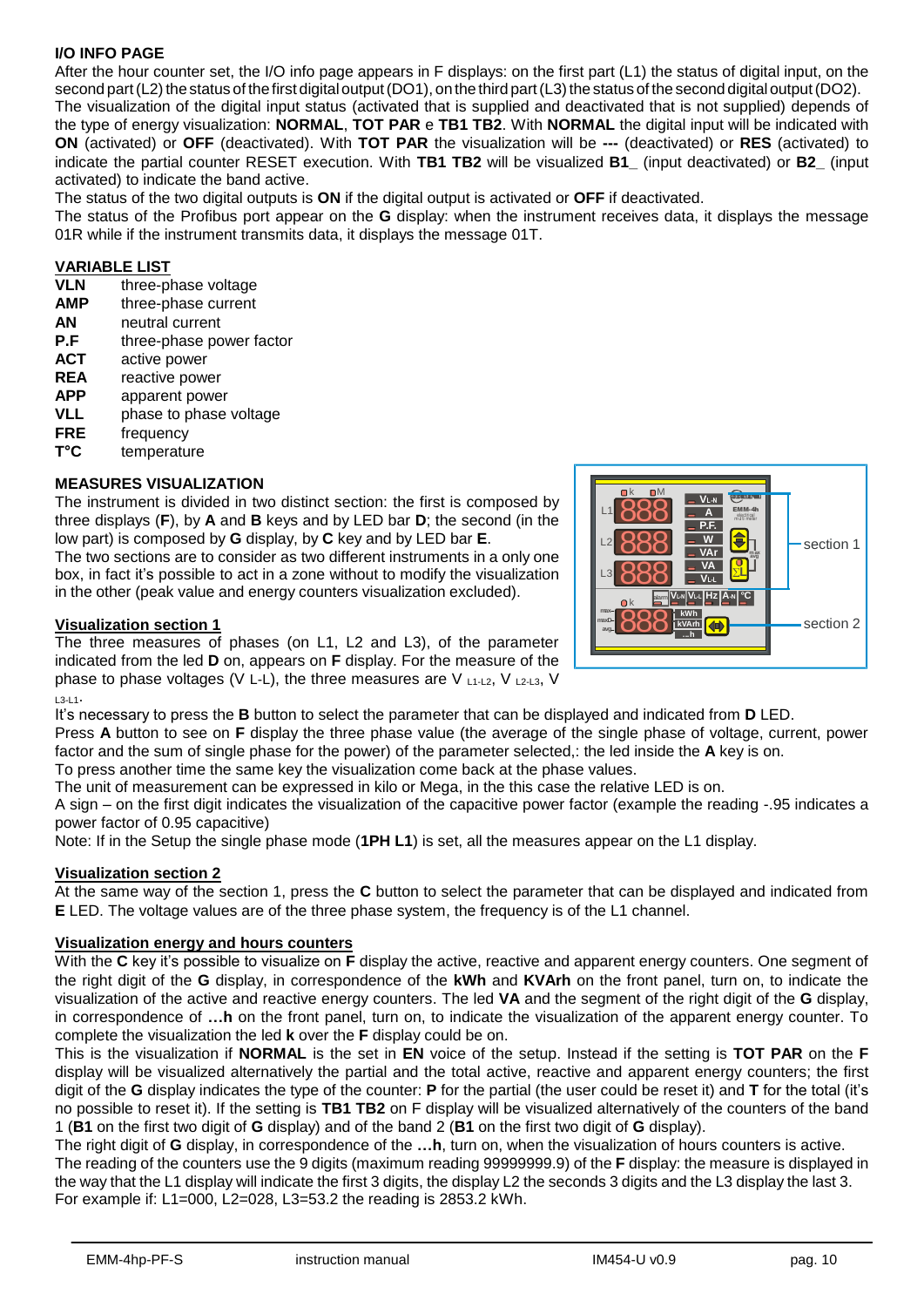### **VISUALIZATION PEAK AND AVERAGE VALUES**

Pressing at the same time the **A** and **B** keys, on **F** display will appear the average and maximum stored value, that are selected using the **B** key while a luminous segment on the **G** display indicates the type of the maximum and/or average value.

**AVG**: the average values are calculated on a average time set. The calculation is at fixed window and it's sinchronized when the instrument turn on.

The stored maximum values are the two types:

**MAX**: the instantaneous maximum values store the maximum value achieved by the parameter of measure for at least one second.

**MAX AVG**: the average maximum values (maximum demand) store the maximum value achieved in the average time as set in the setup menu;

The integration for the calculating of the average values is synchronized all the time that the instrument turn on. Press **A** and **B** keys another time to come back to the measures visualization. The instrument will come back to the measure visualization automatically if for 10 seconds no one button is pressed.

The average value, the maximum value and the maximum average value selectable with **B** key are the following:

| parameter                  | Identifications / description                                                                                                    | G display                     |
|----------------------------|----------------------------------------------------------------------------------------------------------------------------------|-------------------------------|
| phase voltages             | $V_{L3-N max}$<br>$V_{L2-N max}$<br>$V$ L <sub>1</sub> -N max<br>maximum instantaneous phase voltages                            | $max -$<br>$maxD-$<br>$avq-$  |
| phase and neutral currents | $L_{1}$ max<br>N max<br>$L2$ max<br>L <sub>3</sub> max<br>maximum instantaneous phase currents                                   | $max -$<br>$maxD -$<br>$avq-$ |
| three-phase power          | $\Sigma$ W max<br>$\Sigma$ VA max<br>$\Sigma$ VAr $_{max}$<br>maximum three phase powers $(\Sigma)$                              | $max -$<br>$maxD-$<br>$avq-$  |
| phase and neutral currents | L2 max avg<br>N max avg<br>$L_1$ max avg<br>L3 max avg<br>maximum of average phase and neutral currents (max. demand)            | max-<br>$maxD-$<br>$avq-$     |
| three-phase power          | $\Sigma$ W max avg<br>$\Sigma$ VA max avg<br>$\Sigma$ VAr $_{max}$ avg<br>maximum of average three phase powers (maximum demand) | $max -$<br>$maxD -$<br>$avq-$ |
| phase and neutral currents | $L_1$ avg<br>L <sub>2</sub> avg<br>I N avg<br>L <sub>3</sub> avg<br>average phase and neutral currents                           | $max -$<br>$maxD-$<br>$avq-$  |
| three-phase power          | $\Sigma$ W avg<br>$\Sigma$ Var <sub>avg</sub><br>$\Sigma$ VA avg<br>average three phase powers                                   | $max -$<br>$maxD -$<br>$avq-$ |

#### **NOTE relative to the measure**

The refresh time of the display is lower of a second and it depends by the time of calculating of the measure and concerning the methodology of measure used in the way to allow a comfortable reading of value also in presence of fast variation of the measure parameter.

If the multimeters are used on single phase lines, the measures are referred at the phase L3. The other data displayed and relative to the three-phase system must not considered.

If the measure indicated by the instrument are not reliable or absurd it's necessary to verify the connection of the measure inputs of currents and voltages because must be respected the sequence of the phase, the corresponding of the currents and voltages of the same phase (the L1 voltage phase and the TA located on L1 phase must be connected on the L1 input) and the sense of the current (the S1 terminals of the TA must be connected at the S1 terminals of the instrument).

In some application where the secondary is connected to other instruments apart from the EMM multimeter, some problems could happen concerning the typology of the amperometric inputs.

If there are some problem call the assistance service.

#### **PROFIBUS-DP-V0 interface.**

For information about use in DP networks (GSD files, examples and others), please refer to our manual IM156.

#### **DIMENSIONS**